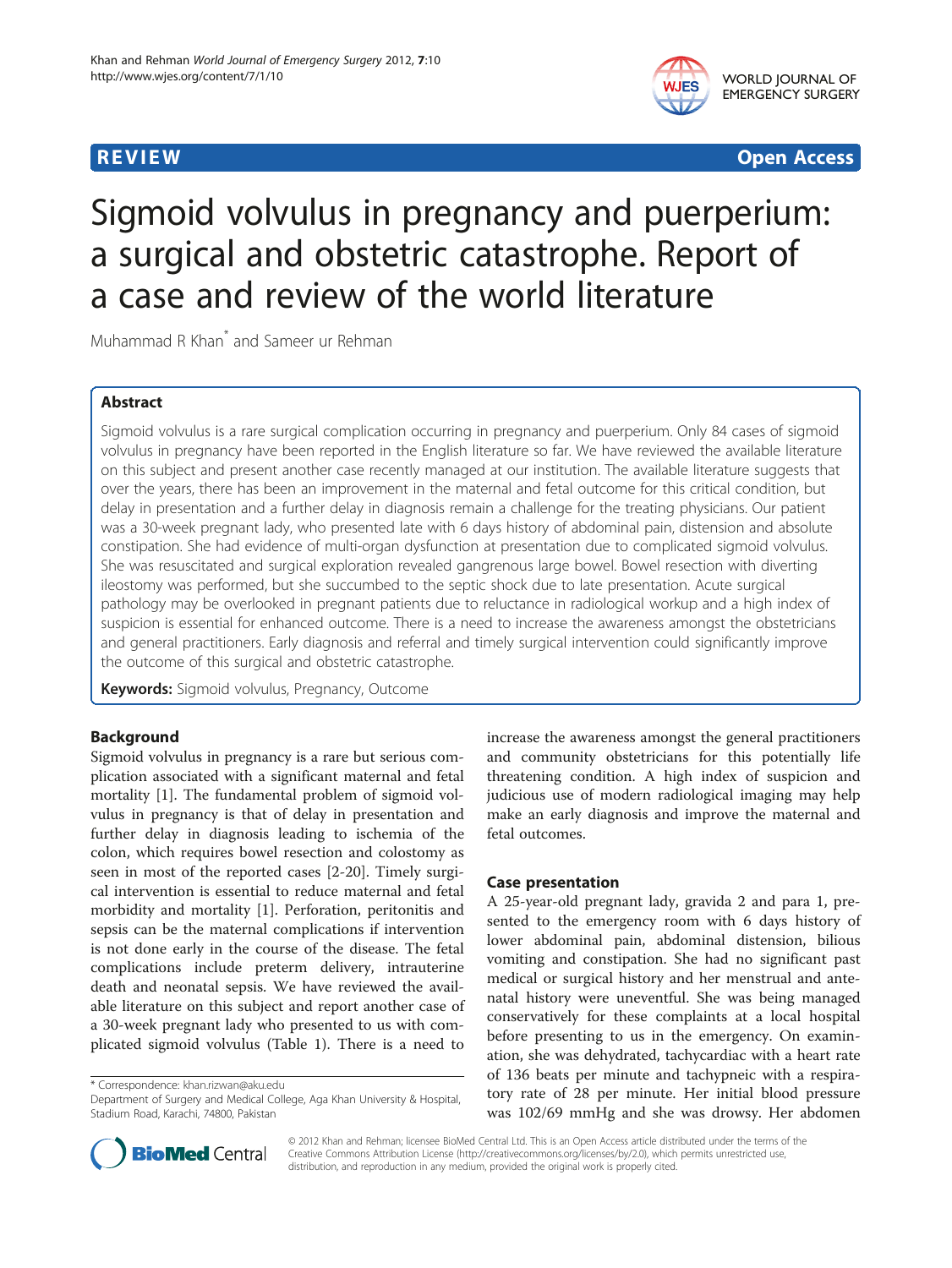| Authors                    | Year of<br>the study | Number<br>of cases<br>reported | Stage of<br>pregnancy<br>in weeks | <b>Duration of</b><br>symptoms<br>in days | <b>Status</b><br>of colon | <b>Treatment offered</b>                                                     | Outcome |            |
|----------------------------|----------------------|--------------------------------|-----------------------------------|-------------------------------------------|---------------------------|------------------------------------------------------------------------------|---------|------------|
|                            |                      |                                |                                   |                                           |                           |                                                                              | Mother  | Fetus      |
| Recent Cases               | $1978 - 2011$        | 20                             |                                   |                                           |                           |                                                                              |         |            |
| Present case               | 2011                 | $\mathbf{1}$                   | 30                                | 6 days                                    | Gangrenous                | Total colectomy with<br>proximal ileostomy                                   | Expired | <b>IUD</b> |
| Kolusari A et al [2]       | 2009                 | $\overline{4}$                 | $\overline{7}$                    | $\mathbf{1}$                              | Gangrenous                | Resection of sigmoid colon<br>with primary anastomosis                       | Healthy | Alive      |
|                            |                      |                                | 31                                | $\overline{2}$                            | Gangrenous                | Resection of sigmoid colon<br>with proximal colostomy                        | Healthy | <b>IUD</b> |
|                            |                      |                                | 32                                | 2                                         | Gangrenous                | Resection of sigmoid colon<br>with proximal colostomy                        | Healthy | Alive      |
|                            |                      |                                | Puerperium                        | 3                                         | Gangrenous                | Resection of sigmoid colon<br>with proximal colostomy                        | Expired | Alive      |
| Vo TM et al [3]            | 2008                 | $\mathbf{1}$                   | 28                                | $\mathbf{1}$                              | Gangrenous                | Resection of sigmoid colon<br>with proximal colostomy                        | Healthy | Alive      |
| Iwamoto I et al [4]        | 2007                 | $\overline{1}$                 | 35                                | 3                                         | Perforated                | Repair of perforation with<br>proximal colostomy                             | Expired | <b>IUD</b> |
| Sascha Dua R<br>et al [5]  | 2007                 | $\mathbf{1}$                   | Puerperium                        | $\mathbf{1}$                              | Viable                    | Laparotomy and sigmoidopexy                                                  | Healthy | Alive      |
| Machado NO<br>et al [6]    | 2006                 | $\mathbf{1}$                   | 18                                | $\mathbf{1}$                              | Viable                    | Resection of sigmoid colon<br>with primary anastomosis                       | Healthy | Alive      |
| Alshawi JS [7]             | 2005                 | $\mathbf{1}$                   | 28 & 35<br>(recurrent)            | $\mathbf{1}$                              | Viable                    | Sigmoidoscopy and decompression<br>followed by elective sigmoid<br>colectomy | Healthy | Alive      |
| De U et al [8]             | 2005                 | $\mathbf{1}$                   | 24                                | 3                                         | Gangrenous                | Resection of sigmoid colon<br>with proximal colostomy                        | Healthy | <b>IUD</b> |
| Joshi MA et al [9]         | 1999                 | $\mathbf{1}$                   | 28                                | $\overline{2}$                            | Gangrenous                | Resection of sigmoid colon<br>with proximal colostomy                        | Healthy | <b>IUD</b> |
| Lurie S et al [10]         | 1997                 | $\mathbf{1}$                   | Ectopic<br>Pregnancy              | $\overline{2}$                            | Viable                    | Laparotomy and de-torsion<br>of volvulus                                     | Healthy | Ectopic    |
| Lord SA et al [11]         | 1996                 | $\mathbf{1}$                   | 36                                | 2                                         | Gangrenous                | Resection of sigmoid colon<br>with proximal colostomy                        | Healthy | Alive      |
| Allen JC [12]              | 1990                 | $\mathbf{1}$                   | 28                                | $\mathbf{1}$                              | Viable                    | Sigmoidoscopy and decompression                                              | Healthy | Alive      |
| Keating JP<br>et al [13]   | 1985                 | $\mathbf{1}$                   | 34                                | 1                                         | Viable                    | Resection of sigmoid colon<br>with double barrel colostomy                   | Healthy | Alive      |
| Hofmeyr GJ<br>et al [14]   | 1985                 | $\overline{2}$                 | 33                                | 3                                         | Gangrenous                | Resection of sigmoid colon<br>with proximal colostomy                        | Healthy | <b>IUD</b> |
|                            |                      |                                | 26                                | 3                                         | Gangrenous                | Resection of sigmoid colon<br>with proximal colostomy                        | Expired | <b>IUD</b> |
| Fraser JL et al [15]       | 1983                 | $\mathbf{1}$                   | 32                                | $\mathbf{1}$                              | Viable                    | Laparotomy and de-torsion<br>of volvulus                                     | Healthy | Alive      |
| Fuller JK et al [16]       | 1978                 | $\mathbf{1}$                   | Puerperium                        | $\mathbf{1}$                              | Viable                    | Laparotomy and de-torsion<br>of volvulus                                     | Healthy | Alive      |
| Lazaro EJ et al [17]       | $1958 - 1969$        | 13                             |                                   |                                           |                           |                                                                              |         |            |
| Harer WB Jr.<br>et al [18] | 1944 - 1958          | -11                            |                                   |                                           |                           |                                                                              |         |            |
| Kohn SG et al [19]         | 1931 - 1944          | 12                             |                                   |                                           |                           |                                                                              |         |            |
| Lambert AC [20]            | Before 1931          | 29                             |                                   |                                           |                           |                                                                              |         |            |
|                            |                      |                                |                                   |                                           |                           |                                                                              |         |            |

<span id="page-1-0"></span>Table 1 Reported Cases of Sigmoid Volvulus in Pregnancy and Puerperium

Legend: IUD = Intrauterine Death

was distended and tense, with generalized tenderness and a tympanitic note on percussion. The uterine size was of 30 weeks gestation. Rectal examination revealed no stool and cervical os was closed on per vaginal examination. She was clinically suspected to have peritonitis with evidence of septic shock. She was resuscitated with intravenous fluids and antibiotics.

Plain radiographs of the chest and abdomen showed pneumoperitoneum, a single fetus and a distended gas filled transverse colon. Ultrasound scan of the abdomen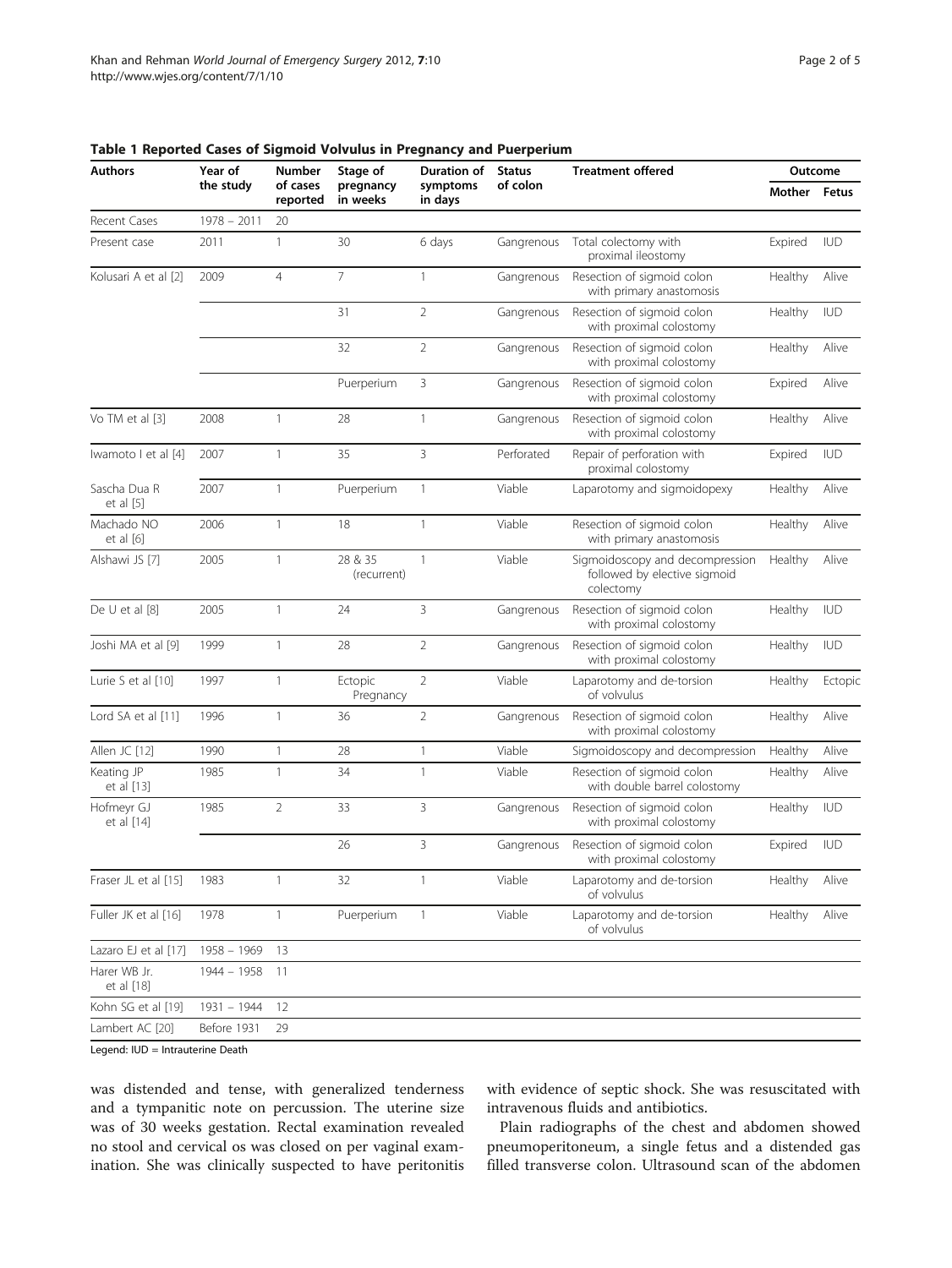revealed moderate amount of free fluid with mobile internal echoes representing bowel content and intrauterine death of the fetus. Her laboratory workup revealed severe electrolyte imbalance with serum potassium of 6.3 mmol/L (normal 3.5-5) and blood glucose level of 39 mg/dL (normal 80–160). She had evidence of severe metabolic acidosis with serum pH of 7.18 (normal 7.36-7.44), hypoxia with pO2 of 39 mmHg (normal 85– 105) and deranged coagulation. The surgical and obstetric teams in the emergency room evaluated the patient. While being resuscitated in the emergency room, the conscious level of the patient dropped further and she was intubated and put on the mechanical ventilator.

With the clinical diagnosis of bowel perforation and peritonitis, the patient was taken up for emergency laparotomy. Intra-operatively findings were of sigmoid volvulus resulting in closed loop obstruction leading to distension and ischemia of whole large bowel. The whole of the colon was dilated, friable, and gangrenous. Multiple perforations were identified in the colon with around 800 ml of feculent material aspirated on opening the abdomen. Whole colon was mobilized & resected and diverting ileostomy with a Hartman's procedure was done. A lower segment caesarean section was done for delivering the dead fetus and modified B-lynch sutures applied to the uterus. Post-operatively, she was continued on broad-spectrum antibiotics and shifted to the intensive care unit. She had an initial period of recovery for a couple of days, but subsequently, her pulmonary function deteriorated with development of pneumonia and adult respiratory distress syndrome. In addition to high ventilator support, she also needed increasing dose of inotropes and eventually expired on the  $8<sup>th</sup>$  post-operative day due to overwhelming sepsis and organ dysfunction.

# **Discussion**

The incidence of intestinal obstruction in pregnancy ranges from 1 in 1500 to 1 in 66431 deliveries [\[2](#page-3-0)]. Intestinal obstruction in pregnancy can be caused by many factors including congenital or postoperative adhesions, volvulus, intussusceptions, hernia and appendicitis [\[1](#page-3-0)]. Sigmoid volvulus is the most common cause of bowel obstruction complicating pregnancy, accounting for up to 44 per cent of cases [\[21](#page-3-0)]. Pregnancy itself is considered to be the precipitating factor for sigmoid volvulus. The occurrence of sigmoid volvulus in pregnancy is due to displacement, compression and partial obstruction of a redundant or abnormally elongated sigmoid colon by the gravid uterus [[18\]](#page-3-0). This could probably explain the increased incidence of sigmoid volvulus in the third trimester of pregnancy [[1\]](#page-3-0). Despite this higher propensity in the third trimester, there have been reports of this complication developing in the early pregnancy as well as the puerperium [[2,5,16,18\]](#page-3-0).

To date, 84 cases of sigmoid volvulus have been reported occurring in the pregnancy and puerperium (Table [1\)](#page-1-0). Lambert [[20\]](#page-3-0) reported 29 cases of sigmoid volvulus before 1931, followed by another 12 cases reported by Kohn et al [\[19](#page-3-0)] between 1931 and 1944. Subsequently, all the previously reported cases were reviewed by Harer et al [[18\]](#page-3-0) in 1958, who reported an additional 11 cases between 1994 and 1958. Later on, Lazaro et al [[17\]](#page-3-0) compiled another 13 cases occurring between 1558 and 1969. In this report, we have identified 19 more cases reported till 2009, and include another case managed recently at our institution.

The diagnosis of sigmoid volvulus is suspected when a pregnant female presents with a clinical triad of abdominal pain, distention, and absolute constipation. The average time from the onset of obstructive symptoms until presentation has been reported to be 48 hours [\[1](#page-3-0)]. This is largely because pregnancy itself masks the clinical picture since abdominal pain, nausea, and leukocytosis can occur in an otherwise normal course of pregnancy [[13\]](#page-3-0). In our review of recent 20 cases, the mean delay between the onset of symptoms to presentation was 2 days, with a range from few hours to as many as 6 days, as seen in our case. Six patients presented more than 48 hours after the onset of symptoms. Harer et al [[18](#page-3-0)] also noted similar delay in presentation in their review and concluded that such a delay in diagnosis and surgical intervention had a significant impact on the ultimate outcome of the mother and fetus.

The maternal and fetal outcome in sigmoid volvulus has been directly related to the degree of bowel ischemia and subsequent systemic sepsis. In our analysis of recent 20 cases, there were 4 (20 %) maternal and 8 (40 %) fetal deaths, including one ectopic pregnancy. It is important to note that all the maternal deaths occurred in the group of patients where delay in presentation and surgical intervention was more than 2 days. [\[2,4,14](#page-3-0)] Similarly, 5 fetal deaths were seen in patients who presented after 48 hours of onset of symptoms, as compared to 2 fetal deaths in patients presenting early in the course of the disease. This observation highlights the fact that high index of clinical suspicion is vital in cases of intestinal obstruction in pregnant patients. This facts needs to be emphasized amongst the general practitioners and community obstetricians primarily responsible for taking care of these patients.

Another important area of concern is the reluctance in the utilization of modern radiological diagnostic tools in pregnant patients. There have always been concerns about the radiation exposure of the fetus during pregnancy. Significant radiation exposure may lead to chromosomal mutations, neurologic abnormalities, mental retardation, and increased risk of childhood leukemia. Cumulating radiation dosage is the primary risk factor for adverse fetal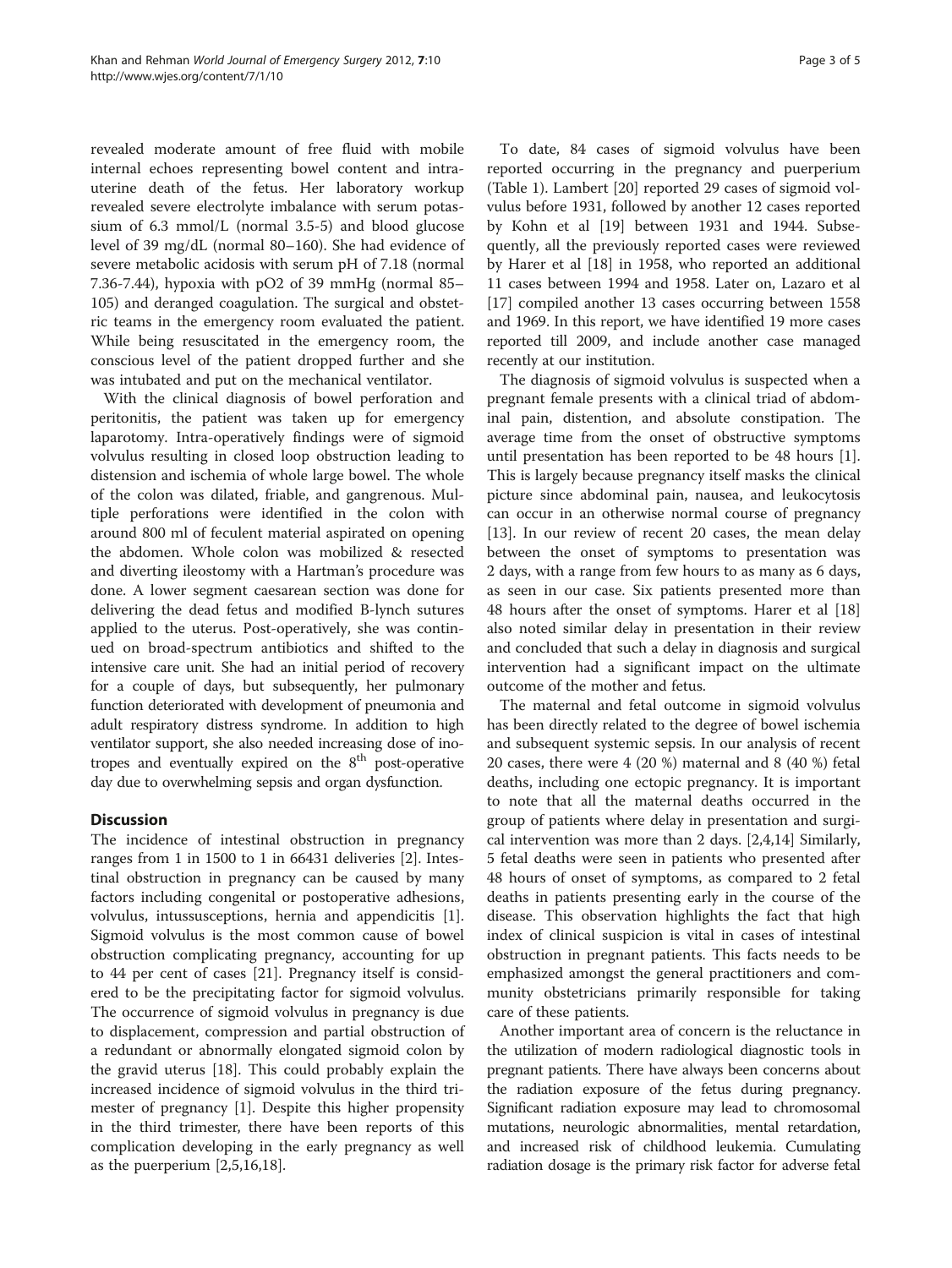<span id="page-3-0"></span>effects, but fetal age at exposure is also important [22-24]. Exposure during the first week of gestation results in highest rates of fetal mortality. The next most sensitive time period is between 10 and 17 weeks of gestation, when central nervous system teratogenesis becomes an important consideration. After this period, the concern shifts from teratogenesis to the risk of childhood hematologic malignancy. It has been recommended that the cumulative radiation dose to the fetus during pregnancy should be less than 5–10 rads [25]. In general, no single diagnostic study exceeds 5 rads of radiation exposure. As an example, the radiation dose to the fetus for a plain abdominal radiograph averages 0.1–0.3 rads, while a CT of the pelvis and abdomen yields up to 5 rads of fetal exposure [26]. In any case, the health and life of the mother takes priority over the concerns for the fetus and judicious use of radiation may help make an early diagnosis with optimal outcome for both the mother and the fetus.

The management of intestinal obstruction and perforation in pregnant women is pretty much similar to that of non-pregnant women. The basis of therapy is early surgical intervention [\[27\]](#page-4-0). Surgery should be performed via midline vertical laparotomy. In the third trimester, if sufficient intestinal exposure cannot be obtained due to enlarged uterus, a caesarean section must be carried out [[28](#page-4-0)]. The entire bowel should be examined for other areas of obstruction. Intestinal viability should be assessed cautiously and segmental resection with or without anastomosis is often necessary [\[27\]](#page-4-0).

# Conclusions

Sigmoid volvulus complicating pregnancy is very rare condition with significant maternal and fetal morbidity and mortality. Timely diagnosis mandates high index of clinical suspicion in patients presenting with abdominal pain, distension and absolute constipation. Hesitancy in getting X-rays in view of pregnant situation must be avoided and appropriate management must be defined. Delay in diagnosis and treatment beyond 48 hours results in increased fetal and maternal morbidity and mortality. Review of the available literature emphasizes the importance of early diagnosis and timely intervention to minimize maternal and fetal morbidity and mortality.

#### Consent

A written informed consent was obtained from the next of kin of the patient for publication of this Case report and any accompanying images. A copy of the written consent is available for review by the Editor-in-Chief of this journal.

#### Competing interests

The author declares that they have no competing interest.

#### Authors' contribution

MRK conceived the study. SR collected the data and prepared the initial manuscript. The manuscript was critically reviewed and approved by all the authors.

#### Received: 7 February 2012 Revised: 19 February 2012 Accepted: 24 April 2012 Published: 02 May 2012

#### References

- 1. Perdue PW, Johnson HW Jr, Stafford PW: Intestinal obstruction complicating pregnancy. Am J Surg 1992, 164:384-388.
- 2. Kolusari A, Kurdoglu M, Adali E, Yildizhan R, Sahin HG, Kotan C: Sigmoid volvulus in pregnancy and puerperium: a case series. Cases Journal 2009, 2:9275.
- 3. Vo TM, Gyaneshwar R, Mayer C: Concurrent sigmoid volvulus and herniation through broad ligament defect during pregnancy: case report and literature review. J Obstet Gynaecol Res 2008, 34:658-662.
- 4. Iwamoto I, Miwa K, Fujino T, Douchi T: Perforated colon volvulus coiling around the uterus in a pregnant woman with a history of severe constipation. J Obstet Gynaecol Res 2007, 33:731–733.
- 5. Sascha Dua R, Rothnie ND, Gray EA: Sigmoid volvulus in the Puerperium. Int J Gynaecol Obstet 2007, 97:195.
- 6. Machado NO, Machado LS: Sigmoid volvulus complicating pregnancy managed by resection and primary anastomosis; case report with literature review. Sultan Qaboos Univ Med J 2009, 9:84–88.
- 7. Alshawi JS: Recurrent sigmoid volvulus in pregnancy: report of a case and review of the literature. Dis Colon Rectum 2005, 48:1811–1813.
- 8. De U, De KK: Sigmoid volvulus complicating pregnancy. Indian J Med Sci 2005, 59:317–319.
- 9. Joshi MA, Balsarkar D, Avasare N, Pradhan C, Pereira G, Subramanyan P, et al: Gangrenous sigmoid colon in a pregnant woman. Trop Gastroenterol 1999, 20:141–142.
- 10. Lurie S, Katz Z, Rabinerson D, Simon D: Sigmoid volvulus after medical management with subsequent operative laparoscopy of unruptured ectopic pregnancy. Gynecol Obstet Invest 1997, 43:204–205.
- 11. Lord SA, Boswell WC, Hungerpiller JC: Sigmoid volvulus in pregnancy. Am Surg 1996, 62:380–382.
- 12. Allen JC: Sigmoid volvulus in pregnancy. J R Army Med Corps 1990, 136:55–56.
- 13. Keating JP, Jackson DS: Sigmoid volvulus in late pregnancy. J R Army Med Corps 1985, 131:72–74.
- 14. Hofmeyr GJ, Sonnendecker EW: Sigmoid volvulus in advanced pregnancy. Report of 2 cases. S Afr Med J 1985, 67:63–64.
- 15. Fraser JL, Eckert LA: Volvulus complicating pregnancy. Can Med Assoc J 1983, 128:1045–1048.
- 16. Fuller JK, Larrieu AJ: Sigmoid volvulus in the young: a case following cesarean section. Arch Surg 1978, 113:316–317.
- 17. Lazaro EJ, Das PB, Abraham PV: Volvulus of the sigmoid colon complicating pregnancy. Obstet Gynecol 1969, 33:553–557.
- 18. Harer WB Jr, Harer WB Sr: Volvulus complicating pregnancy and puerperium; report of three cases and review of literature. Obstet Gynecol 1958, 12:399–406.
- 19. Kohen SG, Briele HA, Douglas LH: Volvulus in pregnancy. Am J Obst & Gynec 1944, 48:398.
- 20. Lambert AC: Paris thesis.: ; 1931.
- 21. Ballantyne GH, Brandner MD, Beart RW Jr, Ilstrup DM: Volvulus of the colon. Incidence and mortality. Ann Surg 1985, 202:83–92.
- 22. Kennedy A: Assessment of acute abdominal pain in the pregnant patient. Semin Ultrasound CT MR 2000, 21:64-77.
- 23. Toppenberg KS, Hill DA, Miller DP: Safety of radiographic imaging during pregnancy. Am Fam Physician 1999, 59:1813–1818.
- 24. Timins JK: Radiation during pregnancy. N J Med 2001, 98:29-33.
- 25. Karam PA: Determining and reporting fetal radiation exposure from diagnostic radiation. Health Phys 2000, 79:S85–S90.
- 26. Chen MM, Coakley FV, Kaimal A, Laros RK Jr: Guidelines for computed tomography and magnetic resonance imaging use during pregnancy and lactation. Obstet Gynecol 2008, 112:333–340.